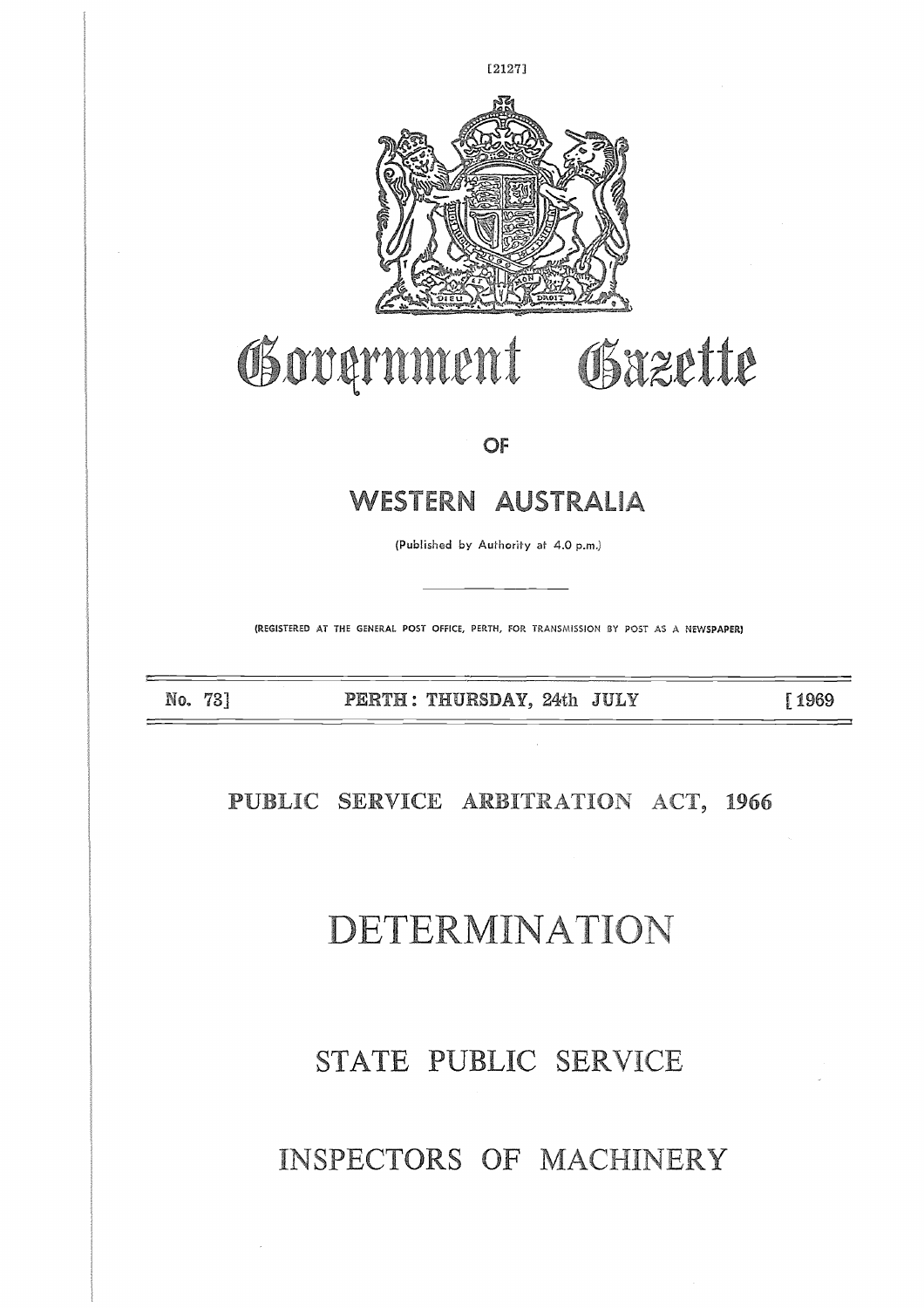# 2<br>PUBLIC SERVICE ARBITRATION ACT, 1966<br>STATE PUBLIC SERVICE

#### STATE PUBLIC SERVICE

#### Determination—Inspectors of Machinery

PURSUANT to Section 12 of the (Public Service Arbitration Act, 1966, I, Ralph Herbert Doig, Public Service Commissioner, hereby determine the salaries or salary ranges appropriate to offices covered by the Public Service Professional Division (Inspectors of Machinery) Salaries Agreement, No. 60 of 1969, as at 28th May, 1969, in terms of the salaries or salary ranges laid down in Clauses 5 and 6 of that Agreement.

| I CHROCHINE TO DECTROIL LA OL THE LE ROHO DELVICE HIBHTATOLI HOT, 1900, 1, ITALIA<br>Herbert Doig, Public Service Commissioner, hereby determine the salaries or salary<br>ranges appropriate to offices covered by the Public Service Professional Division<br>(Inspectors of Machinery) Salaries Agreement, No. 60 of 1969, as at 28th May, 1969, in<br>terms of the salaries or salary ranges laid down in Clauses 5 and 6 of that Agreement. |          |                                                        |                          |                                                     |
|--------------------------------------------------------------------------------------------------------------------------------------------------------------------------------------------------------------------------------------------------------------------------------------------------------------------------------------------------------------------------------------------------------------------------------------------------|----------|--------------------------------------------------------|--------------------------|-----------------------------------------------------|
| For convenience the salaries or salary ranges allocated have been indicated by<br>the following levels $:$ —                                                                                                                                                                                                                                                                                                                                     |          |                                                        |                          |                                                     |
| Level 1. Inspector<br>$\cdots$                                                                                                                                                                                                                                                                                                                                                                                                                   |          | First Year<br>Second Year<br>Third Year<br>Fourth Year | .<br>$\ddotsc$<br>.<br>. | Per Annum<br>\$<br>4,360<br>4,500<br>4,780<br>5,060 |
| Level 2. Supervising Inspector<br>Inspector-in-Charge, Kalgoorlie                                                                                                                                                                                                                                                                                                                                                                                |          | First Year<br>Second Year<br>Third Year                | .<br>.<br>.              | 5,200<br>5,340<br>5,480                             |
| Level 3. Senior Inspector                                                                                                                                                                                                                                                                                                                                                                                                                        | $\cdots$ | First Year<br>Second Year                              | $\cdots$<br>$\dddotsc$   | 6,080<br>6,240                                      |
| Level 4. Deputy Chief Inspector                                                                                                                                                                                                                                                                                                                                                                                                                  | .        |                                                        |                          | 7,020                                               |
|                                                                                                                                                                                                                                                                                                                                                                                                                                                  |          | R. H. DOIG,<br>Dubble Question Queenstation            |                          |                                                     |

Public Service Commissioner.